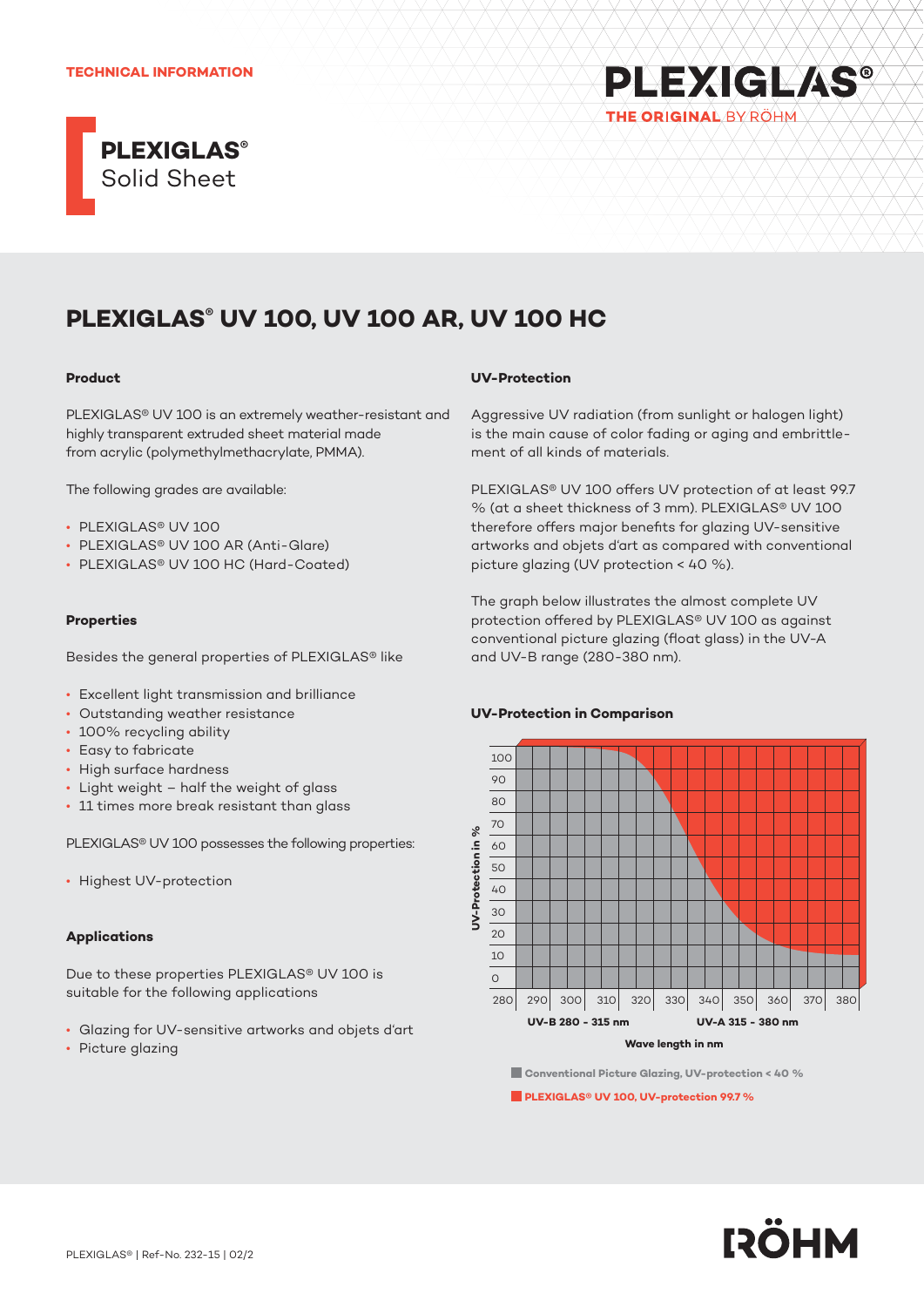

| <b>Technical Data</b>                                                              |                                               |                                                  |                                                  |                          |                            |
|------------------------------------------------------------------------------------|-----------------------------------------------|--------------------------------------------------|--------------------------------------------------|--------------------------|----------------------------|
| <b>Physical Properties</b><br>(clear, 3 mm thickness)                              | <b>PLEXIGLAS<sup>®</sup></b><br><b>UV 100</b> | <b>PLEXIGLAS<sup>®</sup></b><br><b>UV 100 AR</b> | <b>PLEXIGLAS<sup>®</sup></b><br><b>UV 100 HC</b> | <b>Unit</b>              | <b>Test standard</b>       |
| <b>Mechanical and thermical Properties</b>                                         |                                               |                                                  |                                                  |                          |                            |
| Density                                                                            | 1.19                                          | 1.19                                             | 1.19                                             | q/cm <sup>3</sup>        | <b>ISO 1183</b>            |
| Elastic modulus Et<br>(short-term value)                                           | 3300                                          | 3300                                             | 3300                                             | <b>MPa</b>               | <b>ISO 527</b>             |
| Impact strength (Charpy)                                                           | 15                                            | 15                                               | 10                                               | kj/m <sup>2</sup>        | <b>ISO 179</b>             |
| Coefficient of linear thermal<br>expansion (O bis 50 °C)                           | $7 \cdot 10^{-5}$<br>0.07                     | $7 \cdot 10^{-5}$<br>0.07                        | $7 \cdot 10^{-5}$<br>0.07                        | 1/K<br>$mm/m^{\circ}C$   | <b>DIN 53752</b>           |
| Abrasion resistance<br>in the Taber Abrader test<br>(100 U.; 5.4 N; CS-10 F)       | 2030                                          | 2030                                             | $<$ 3                                            | % Haze                   | <b>ISO 9352</b>            |
| <b>Optical properties</b>                                                          |                                               |                                                  |                                                  |                          |                            |
| Transmittance $\tau_{\text{\tiny{D65}}}$<br>$(380 - 780$ nm)                       | 92                                            | 92                                               | 92                                               | $\%$                     | <b>DIN 5036</b>            |
| UV-transmission tuv                                                                | O.3                                           | O.3                                              | 0.3                                              | $\frac{1}{2}$            | <b>DIN EN 410</b>          |
| Absorption<br>in the visible range                                                 | < 0.05                                        | < 0.05                                           | < 0.05                                           | $\%$                     |                            |
| Refractive index                                                                   | 1.491                                         | 1.491                                            | 1.491                                            |                          | <b>ISO 489</b>             |
| <b>Electrical properties</b>                                                       |                                               |                                                  |                                                  |                          |                            |
| Surface resistivity                                                                | $5 \cdot 10^{13}$                             | $5 \cdot 10^{13}$                                | $5 \cdot 10^{13}$                                | Ohm                      | DIN VDE 0303               |
| Maximum charge                                                                     | 5,000-10,000                                  | 5,000-10,000                                     | 5,000-10,000                                     | V/cm                     |                            |
| <b>Combustion behavior</b>                                                         |                                               |                                                  |                                                  |                          |                            |
| <b>Building material class</b><br>(according to Baustoffklasse<br><b>DIN 4102)</b> | B2, normally<br>flammable                     | B2, normally<br>flammable                        | B2, normally<br>flammable                        | $\overline{\phantom{a}}$ | <b>DIN 4102</b>            |
| Combustion behavior                                                                | Class E                                       | Class E                                          | Class E                                          | $\overline{a}$           | <b>DIN EN 13501</b>        |
| Smoke gas volume                                                                   | Very low                                      | Very low                                         | Very low                                         |                          | <b>DIN 4102</b>            |
| Smoke gas toxicity                                                                 | Non-toxic                                     | Non-toxic                                        | Non-toxic                                        |                          | <b>DIN 53436</b>           |
| Smoke gas corrosiveness                                                            | Non-corrosive                                 | Non-corrosive                                    | Non-corrosive                                    |                          | <b>DIN VDE</b><br>0482-267 |

Detailed information on scratch resistance can be found in the technical information 232-24 PLEXIGLAS® Optical HC.

**IR**